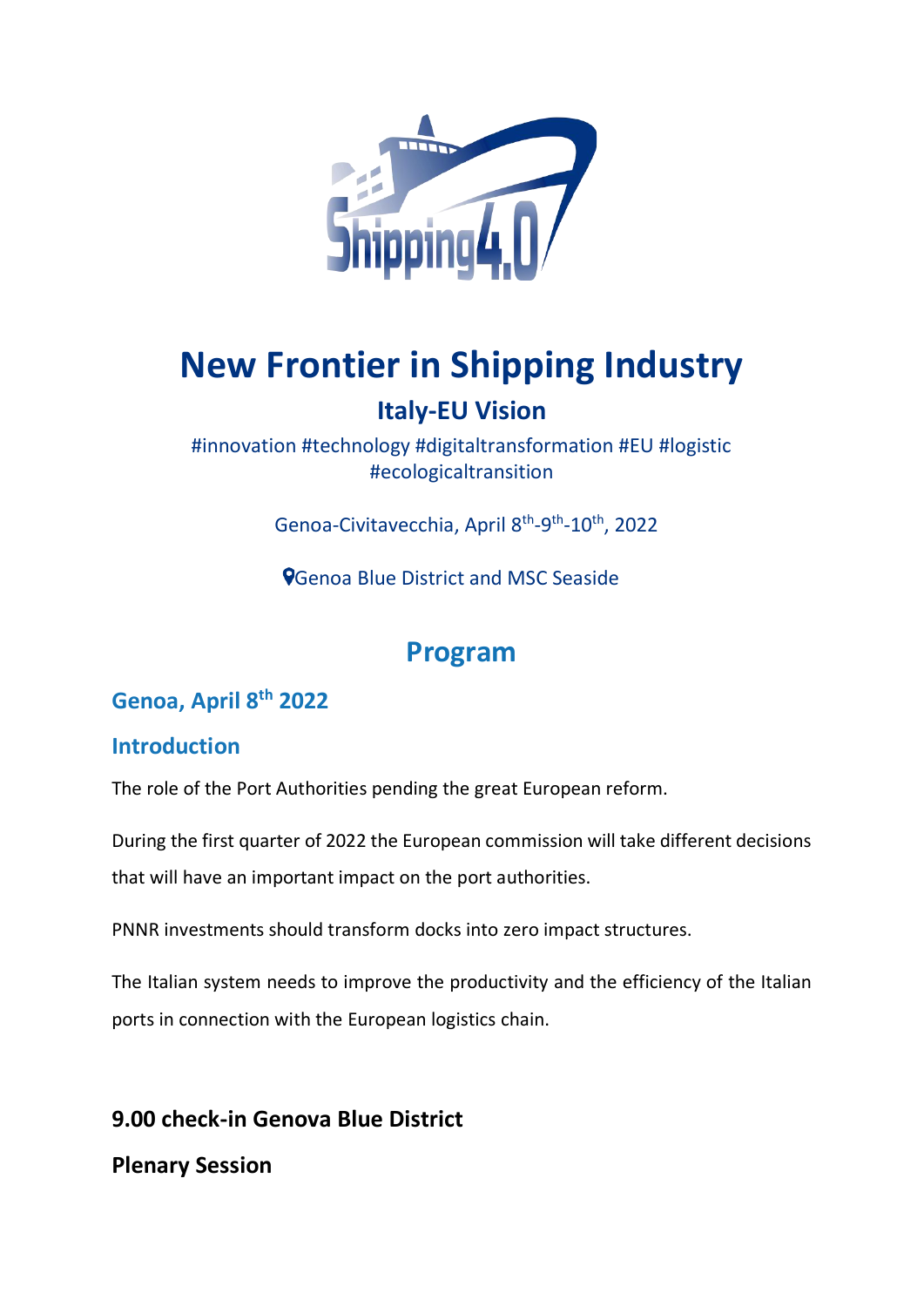### 9.15 – 9.45**| Opening Ceremony**

- **Teresa Bellanova** Vice Minister for Infrastructure and Sustainable Mobility
- Marco Bucci Mayor of Genoa
- **Andrea Benveduti**, Councillor for Economic Development, Liguria Region
- **Renata Paola Dameri** University of Genoa, Rector's Delegate for International Cooperation and Smart Cities
- Marco Campomenosi Member of the European Parliament
- **Luigi Sinapi** Director of the International Hydrographic Organization
- **Sergio Liardo**  Genoa Harbour Master
- **Luca Becce –** President of Assiterminal

### 9.45 - 11.30**| Round Table 1**

### Shipping 4.0: The New Port Governance

#### **Goals:**

The panel aims to evaluate new trends in the governance of the Port in line with our most important European Competitors.

**Chair: Andrea La Mattina –** BonelliErede / Università degli Studi di Napoli Federico II

#### **Speakers:**

- **Maurizio Maresca** Professor of International Law Università degli Studi di Udine
- **Jacopo Riccardi -** Head of the Logistics and Port System Development Sector of Regione Liguria
- Assoporti \*
- **Paolo E. Signorini,** Chairman- Western Ligurian Sea Port System Authority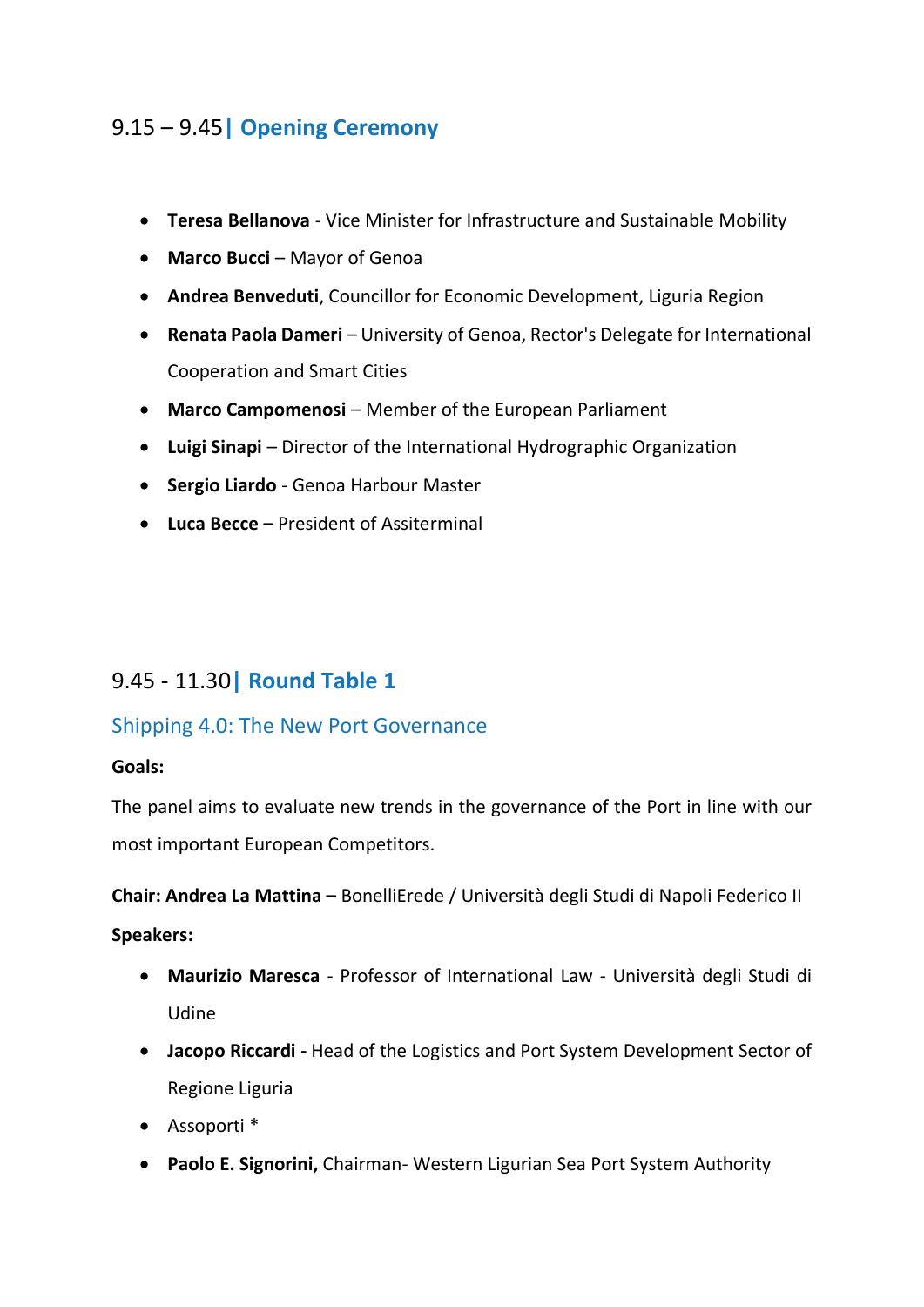- Port of UK \*
- Port of Hamburg \*
- Port of Piraeus \*
- **Stefano Messina,** Chairman- Assarmatori
- **Luca Sisto,** General Officer- Confitarma
- **Davide Maresca -** Managing Partner, Maresca & Partners Studio Legale
- **Beppe Costa**  Assiterminal and Chairman Terminal Operator Confindustria Genova

### 11.30 – 13.00**| Round Table 2**

Shipping 4.0: The impact of technology on outlook and organization of work in ports: current status and future challenges.

#### **Goals:**

The process of automation and digitalisation in ports and logistics is changing the organisational aspects of work, not only making many tasks obsolete, but also making it necessary to convert some current skills and create new ones.

The change in the technological paradigm, which has been talked about for some time now, has already become a reality in some port contexts in northern Europe and the Euro-Mediterranean area, and requires a reflection on how to pilot and manage the on-going technological innovation procedures in order to protect workers, generate efficiency in processes and create new professional opportunities. Innovation, training, organization of the work and social welfare are the key words of a process that aims to facilitate processes of economic competitiveness of ports and social cohesion of territories.

**Chair: Massimo Clemente -** Director of the Research Institute on Innovation and Development Services, CNR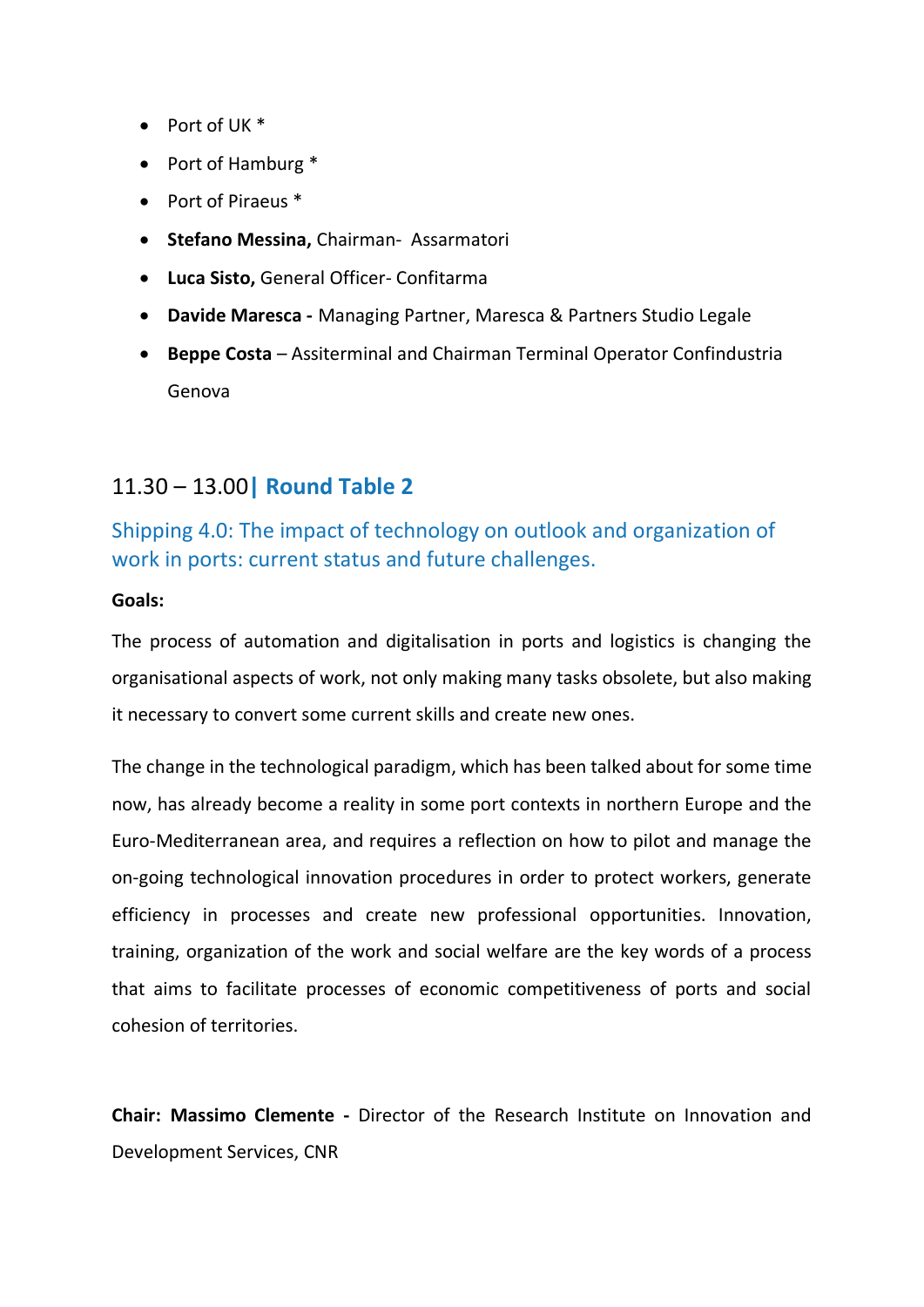#### **Speakers:**

- **Barbara Bonciani -** Council for the port, city-port integration, Municipality of Livorno
- **Mario Sommariva -** President Adsp Mar Ligure Orientale
- **Marco Conforti -** Board member, Feport
- **Berardina Tommasi -** ETF European Transport Workers' Federation
- **Paolo Dario -** Former Vice-Rector for Third Mission at Scuola Superiore Sant'Anna in Pisa, Research Associate CNR-IRISS
- **Umberto Masucci -** President of The International Propeller Clubs, Propeller Port of Naples
- **Claudio Ferrari -** Professor at University of Genova

### 13.00 - 14.30 **| Lunch**

### 14.30 –15.45 **| Round Table 3**

### Shipping 4.0: Strategic Engineering Today for Future Challenges of Ports & Shipping

#### **Goals:**

The session addresses the Future Challenges for Port and Shipping that requires to develop a Strategic View since today to be ready to face them in next years. The aspect addressed include the proper estimation of Polar Routes impact on Mediterranean, European and Asiatic Scenarios, Resilience in Shipping & Ports as well as impact of Breaktrhough Technological Changes Strategic Engineering is proposed as corner stone to support decisions, by properly quantifying risks and opportunities and to create dynamic plans able to adapt to future evolution of the scenario considering their VUCA (Volatility, Uncertainty, Complexity & Ambiguity) natural as well as the inertia of infrastructures, companies and markets.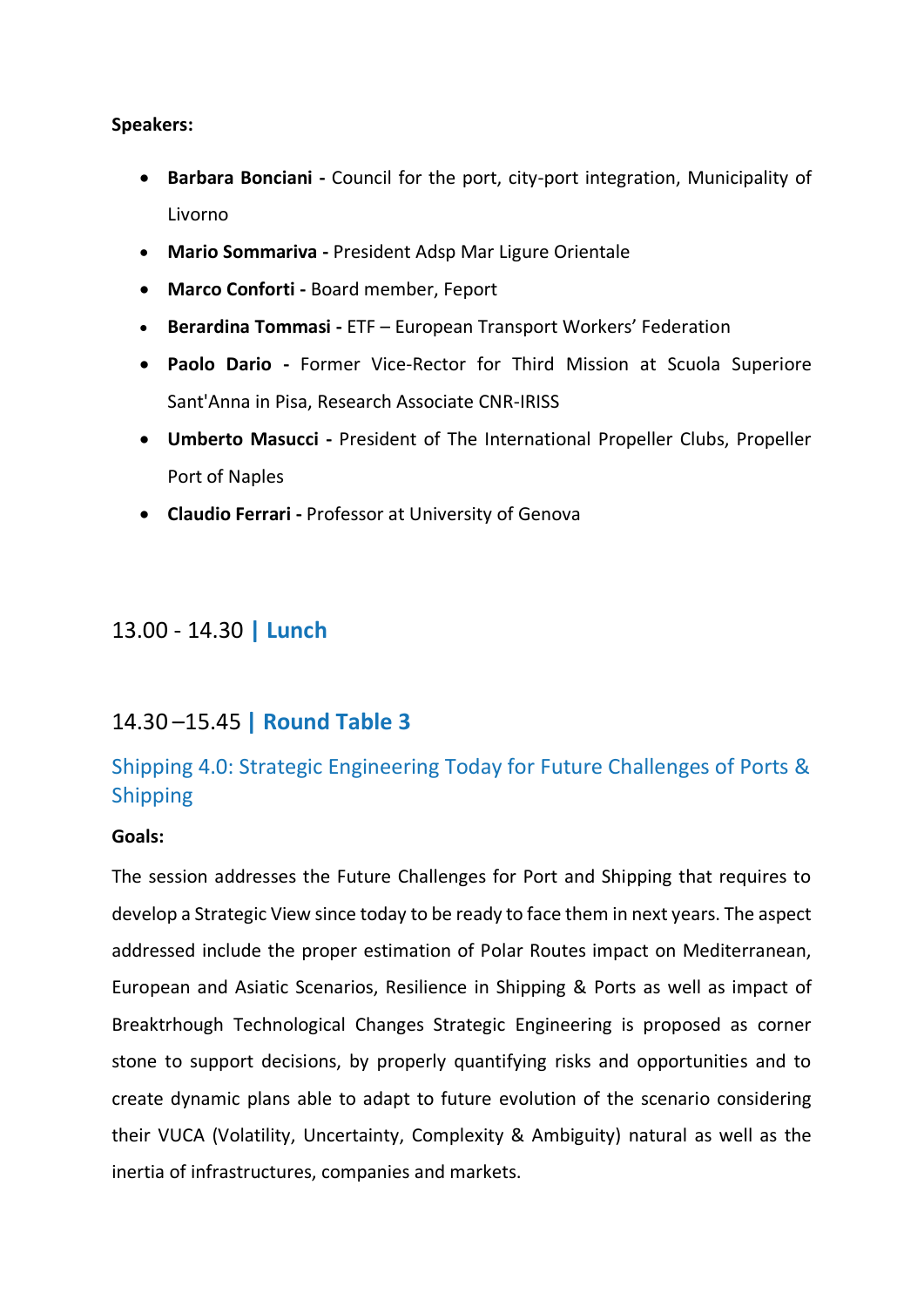#### **Chair: Agostino G. Bruzzone -** STRATEGOS Chair, Genoa University

#### **Speakers:**

- **Roberto Dillon -** Head of School of Science and Technology at James Cook University Singapore
- **Jean-Guy Fontaine -** Scientific Strategy Advisor at KIP Keqiao, China
- **Lionel Mosnier -** Commander of the port of Toulon-La Seyne-Brégaillon,
- **Paolo Scotto di Castelbianco -** Strategic Advisor of European House Ambrosetti
- **Miguel Mújica Mota -** Chair of Dutch Benelux Simulation Society, Amsterdam University of Applied Sciences
- **Flavio Tonelli -** Reference for the National Technological Cluster on Smart Factory & Industry 4.0. Genoa University, Italy
- **Stefano Negrini -** Principal, ReLog3P
- **Yuri Merkuryev -** McLeod Institute of Simulation Science Chair, Riga, Latvia
- **Youssef Benadada -** Chief of Recherche Opérationnelle et Logistique (ROL), ENSIAS, Rabat, Maroc
- **Akram Soliman -** MARLOG Chairman Arab Academy for Science and Technology and Maritime Transport, Alexandria, Egypt
- **Giovanni Caprino -** Director DLTM
- **Massimiliano Nannini -** Director of the Hydrographic Institute of the Navy
- **Anna Franca Sciomachen -** Chair of Strategic Engineering International PhD Program,
- **Gianfranco Fancello -** Associate Professor of Civil Engineering and Architecture, UniCa

### 15.45 - 17.00 **| Round Table 4**

Shipping 4.0: Industry 4.0 technologies at the service of shipping industry decarbonization

**Goals:**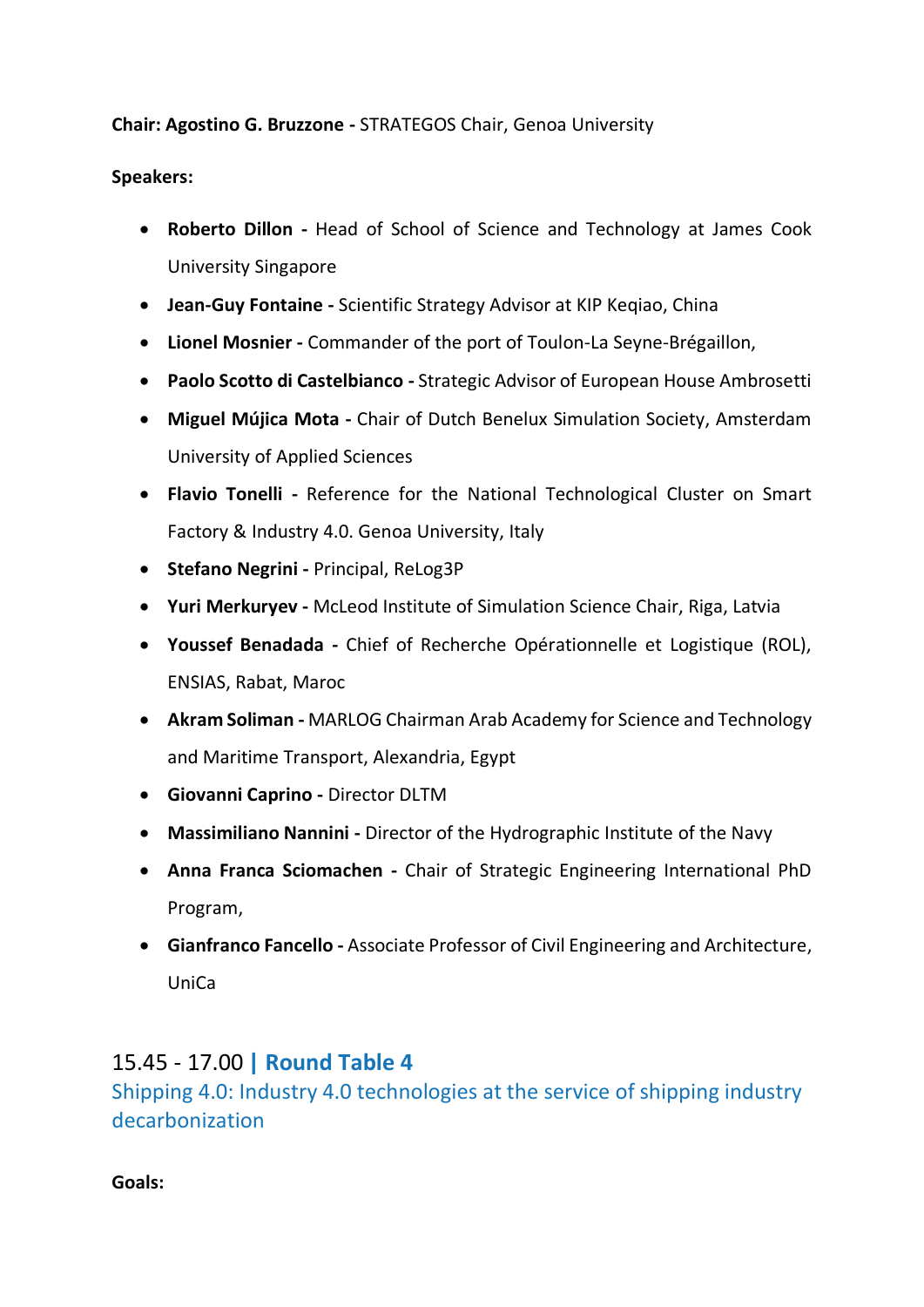The roadmap toward decarbonization is of course paved by the selection of the proper alternative fuels coupled with the suitable energy conversion systems. However Industry 4.0 technologies can play a significant role in effectively supporting this necessary evolution, thanks to different action threads such as: implementing the shipping companies policies for ship energy efficiency, permitting the operability of the innovative and complex technology implied by alternative fuels, tackling with the unexpected safety issues that might arise due to such advanced and unprecedented solutions. The goal of the panel is to discuss, eliciting point of strength and critical issues, how Industry 4.0 technologies can be one of the enabling instruments to reach the final target i.e the shipping decarbonization.

**Chair: Paola Gualeni –** Associate Professor, University of Genoa

#### **Speakers:**

- **Andrea Cogliolo -** Marine Excellence Centres Senior Director, Rina Services S.p.A
- **Emanuele Gesù -** Head Small Scale LNG SNAM
- **Franco Porcellacchia -** CEO of Ecospray Technologies S.r.l.
- **Michele Francioni -** Senior Vice President at MSC Cruises
- **Federico Silvestro -** Naval, electrical, electronic and telecommunications engineering Professor, University of Genoa
- **Vincenzo Galati -** Director Performance Engineering at Carnival Corporation
- **Alessandro Boveri -** Research and consultant Engineer, System Engineering and Reserach B.U., CETENA S.p.A
- **Dario Soria -** Manager, Assocostieri
- **Gian Carlo Poddighe –** Vice-president of CesMAR

### **Genoa, April 9th 2022**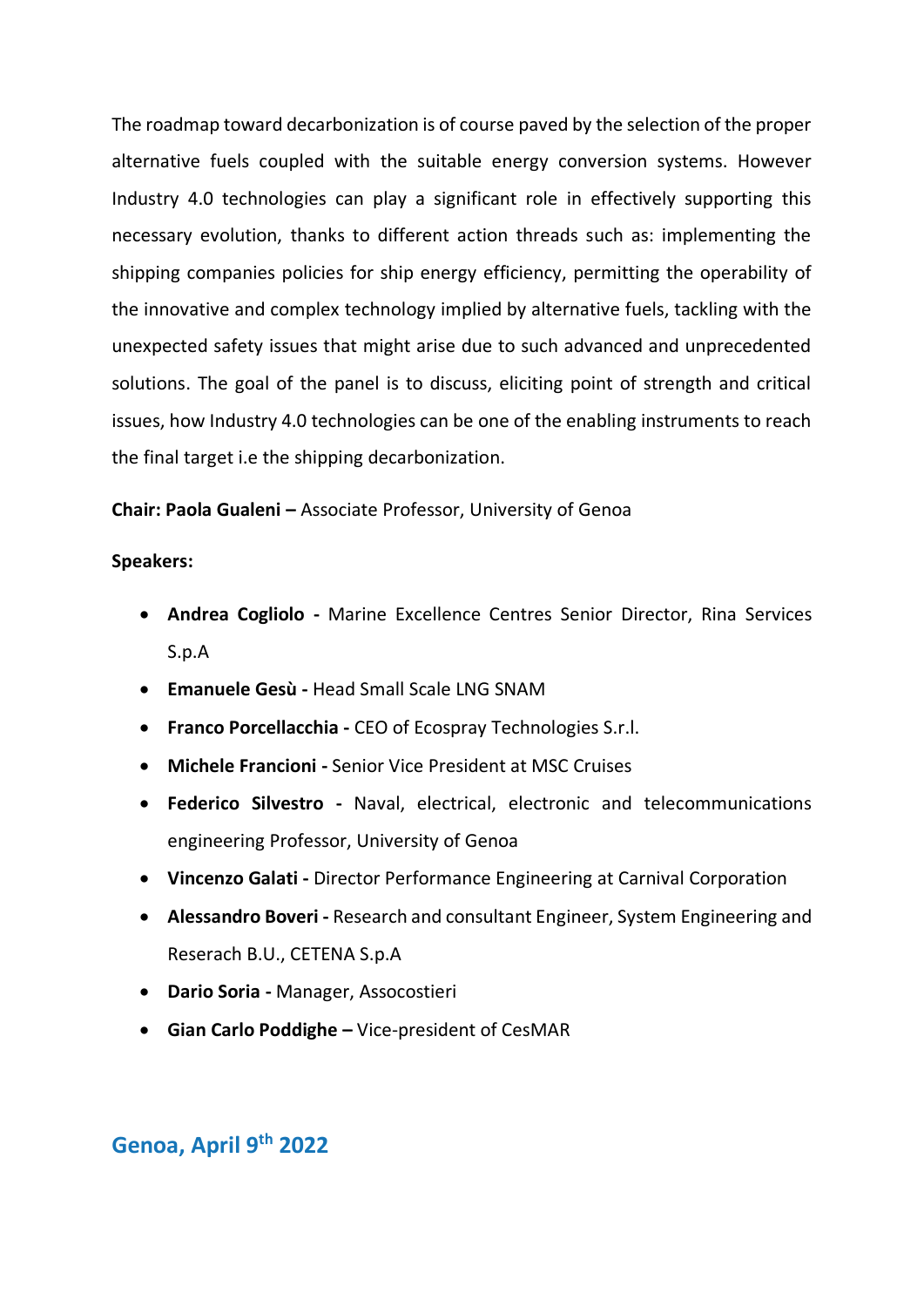### 10.30 check-in Stazione Marittima on MSC Seaside

Welcome reception

### 11.30 – 12.45 **| Round Table 5**

### Shipping 4.0: Standardization in Logistic Chain

#### **Goals:**

The panel aim is: - to brainstorm on the reasons "why we must develop and deploy a common base language so to develop the full potential of the 4<sup>th</sup> Industrial Revolution technologies and to achieve the Sustainable Development Goals" also in within the Logistic and Supply Chains.

**Chair: Stefano Negrini -** Founder & Principal, ReLOG3P

#### **Speakers:**

- **Sjoerd de Jager -** Co-Founder & Managing Director, PortXchange [\(PortXchange](https://port-xchange.com/)  - [Digital Collaboration Platform For Maritime Logistics Chain \(port](https://port-xchange.com/)[xchange.com\)](https://port-xchange.com/) *(Hidden potential of data standardization)*
- **Oscar Pernia -** Founder & Technical Lead, NextPort
- **Airam Rodriguez** and **Nayra Martin -** Hiades/Amura
- **Frank Kho** (CEO) and **Boris Wenzel -** President, TIC4.0, (TIC 4.0 [Terminal](https://eur01.safelinks.protection.outlook.com/?url=https%3A%2F%2Ftic40.org%2F&data=04%7C01%7Cstefano.negrini%40terminalbettolo.com%7C7894409be6da4aebd21608d8e24725e8%7C088e9b00ffd0458ebfa1acf4c596d3cb%7C1%7C0%7C637508142513377321%7CUnknown%7CTWFpbGZsb3d8eyJWIjoiMC4wLjAwMDAiLCJQIjoiV2luMzIiLCJBTiI6Ik1haWwiLCJXVCI6Mn0%3D%7C1000&sdata=3iyAW7YxGda3rfnwlDABJVK8JWCtz7t0c1tXBCdwMH0%3D&reserved=0)  [Industry Committee\)](https://eur01.safelinks.protection.outlook.com/?url=https%3A%2F%2Ftic40.org%2F&data=04%7C01%7Cstefano.negrini%40terminalbettolo.com%7C7894409be6da4aebd21608d8e24725e8%7C088e9b00ffd0458ebfa1acf4c596d3cb%7C1%7C0%7C637508142513377321%7CUnknown%7CTWFpbGZsb3d8eyJWIjoiMC4wLjAwMDAiLCJQIjoiV2luMzIiLCJBTiI6Ik1haWwiLCJXVCI6Mn0%3D%7C1000&sdata=3iyAW7YxGda3rfnwlDABJVK8JWCtz7t0c1tXBCdwMH0%3D&reserved=0) (*After 25 years only 3-4% of the terminals are (semi-) automated. Why and how will the terminal industry be able to embrace the 4 th Industrial Revolution technologies.)*

### 12.45**| Lunch**

### 13.45– 15.00 **| Round Table 6**

Shipping 4.0: CyberSecurity, sustainability and 5G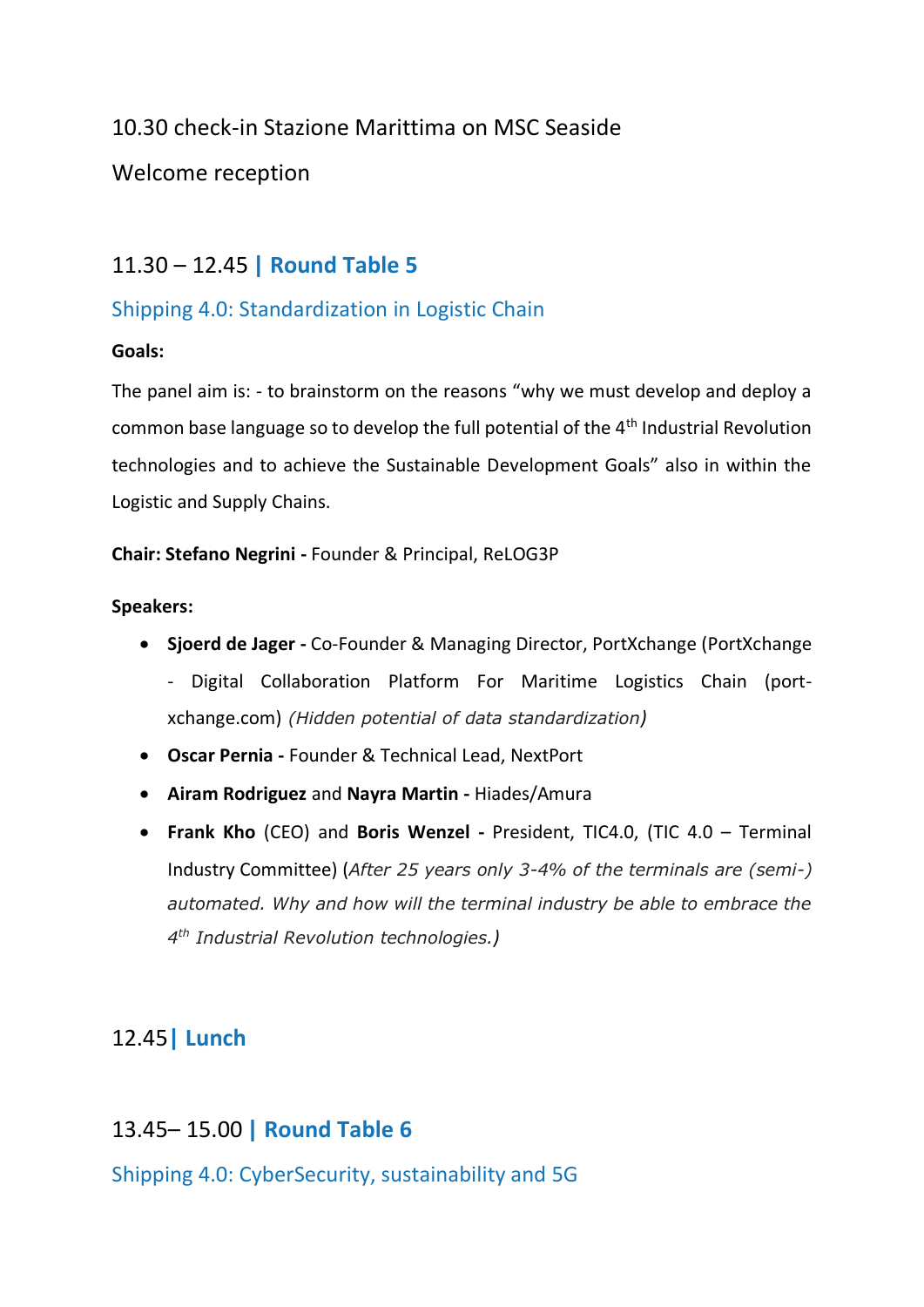#### **Goals:**

The digitization process in the maritime sector (as in all other sectors) is ongoing and represents one of the most critical evolutions to date. Two crucial elements of this evolution are digital infrastructure and security. On the infrastructure side, 5G is a key element in the digital evolution as 5G means full-field and high-performance telecommunications and an environment for distributed and edge computing that turns technology into a formidable enabler. The digital pervasiveness undoubtedly makes the topic of cyber security central and pervasive itself. The protection of ICT in this "new" scenario also becomes the protection of physical and infrastructural assets, including 5G. Discussing these issues by focusing on the maritime environment is the objective of this table.

**Chair: Raffaele Bolla –** Professor**,** University of Genova

#### **Speakers:**

- **Paola Girdinio -** President of the Competence Center for security and optimization of strategic digital infrastructures, Start 4.0
- **Federica Montaresi -** Eastern Ligurian Sea Port Authority
- **Alessandro Armando -** Professor in Computer Security, University of Genova
- **Giuseppe Sini -** Head of International Business Unit, Retelit
- **Antonio Sfameli** Director Government & Industry Relations South East Europe, Ericsson
- **Davide Maresca** Managing Partner, Maresca & Partners Studio Legale
- **Andrea Laganà**  Senior Project Manager, Telecom Italia, gruppo Tim
- **Andrea Iacopini -** Cyber Security Director, RINA
- **Andrea Risso –** Cambiaso Risso Group

### 15.00 – 16.15 **| Round Table 7**

Shipping 4.0: Port-hinterland connectivity, logistic integration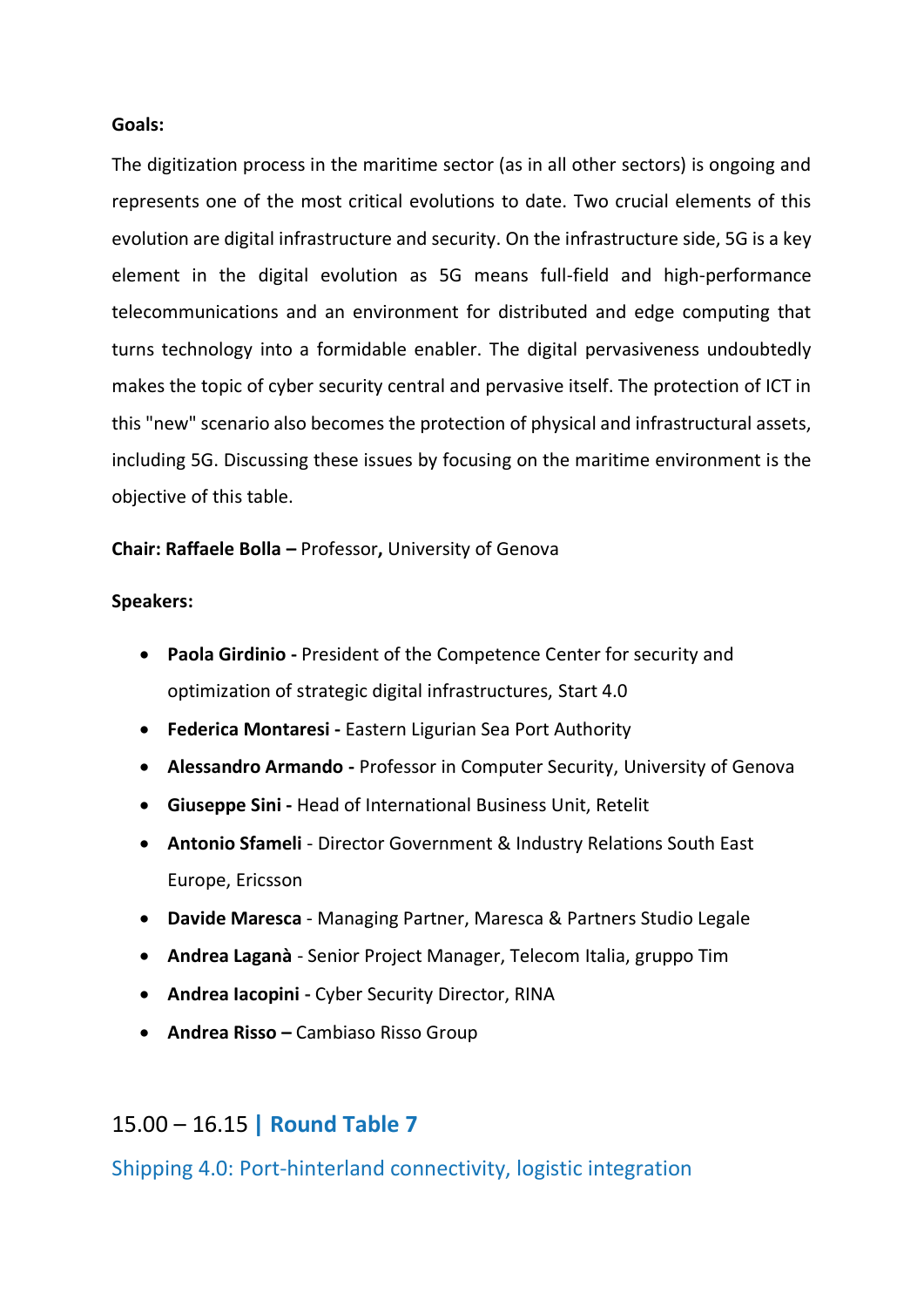#### **Goals:**

The panel aims to brainstorm on possible solutions and methods to improve porthinterland connectivity and streamline the flows of goods from ports to their catchment areas and vice versa, also with the goal of reducing negative externalities, such as environmental pollution and congestion. In this perspective, the role of railway transport, dry ports and freight villages, and tools such as Truck Appointment Systems, Fast Corridors or Corridor Management Platforms will be analyzed.

**Chair: Claudia Caballini –** Assistant Professor at Politecnico of Turin

#### **Speakers:**

- **Claudia Caballini -** Assistant Professor at Politecnico of Turin, (*Strengthening port-hinterland connectivity: open issues and possible solutions)*
- **Stefano Cangelosi -** Business Process Manager at PSA Genoa Pra' container terminal, (*Automation and truck management systems at PSA Genova Pra container terminal'*)
- **Luca Abatello -** CEO at Circle Group, **(***The role of ICT technologies in streamlining the flows of goods and in fostering connections between stakeholders.)*
- **Davide Battaglia -** Customs Process Manager, Nord Ovest S.p.A
- **Paolo Pessina -** President at Assagenti, *(How maritime agent associations can foster port-hinterland connectivity. practices from Northern Europe.)*
- **Lamia Kerdjoudj Belkaid -** Secretary General, FEPORT (*Port-hinterland connectivity, logistic integration)*
- **Alessandro Panaro -** Head of Maritime & Energy Dept., SRM

### 20.00 **| Networking Dinner**

#### **Civitavecchia, April 10th 2022**